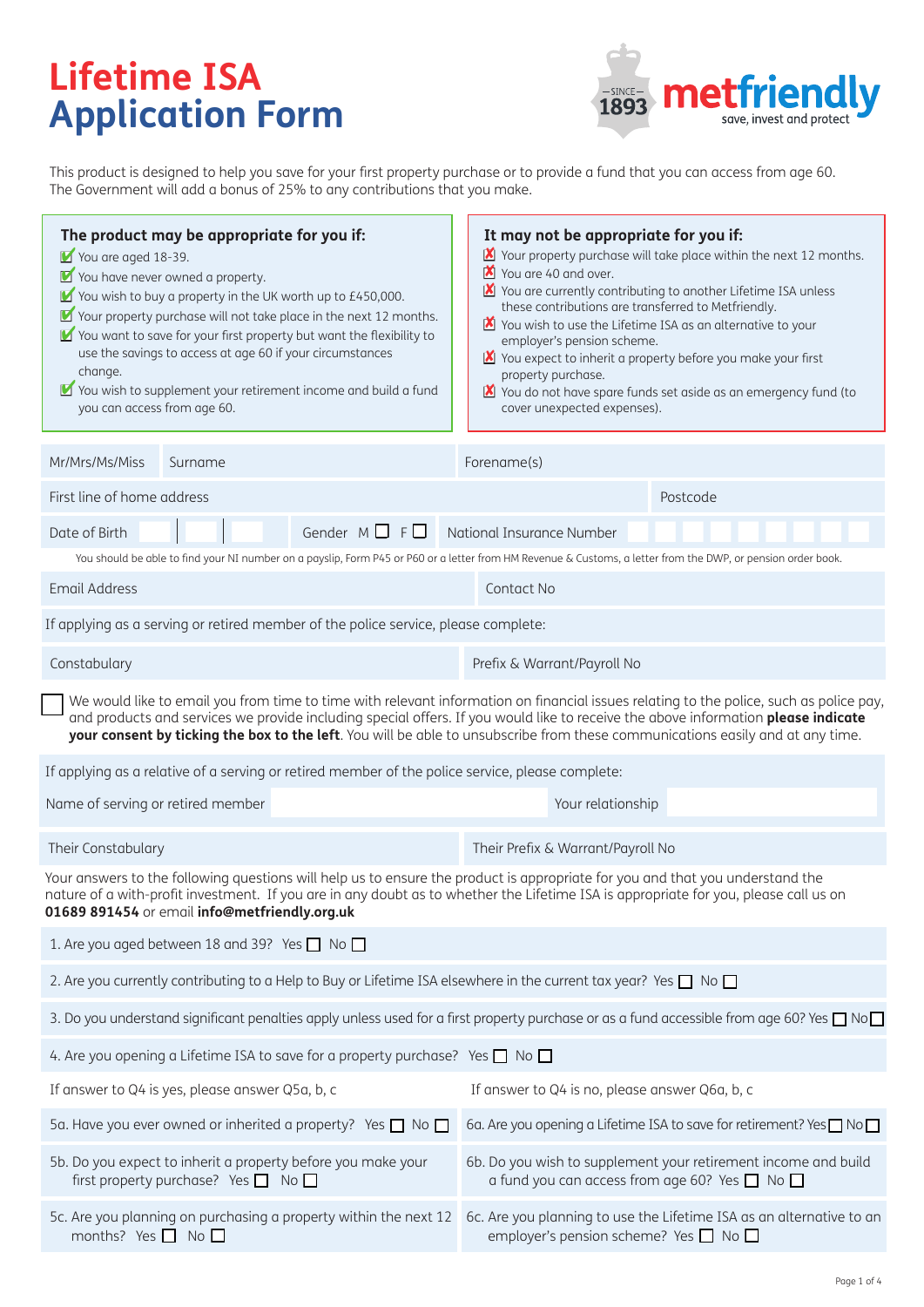| 7. What type of savings or investments do you currently hold or have held in the past? (please tick all that apply)                                                                                                                                                                                                                    |                                                                       |                      |   |          |                          |            |
|----------------------------------------------------------------------------------------------------------------------------------------------------------------------------------------------------------------------------------------------------------------------------------------------------------------------------------------|-----------------------------------------------------------------------|----------------------|---|----------|--------------------------|------------|
| $\Box$ None                                                                                                                                                                                                                                                                                                                            |                                                                       |                      |   |          |                          |            |
| □ Cash accounts, for example current accounts, savings accounts, notice accounts, fixed term accounts, cash ISAs, national<br>savings, premium bonds and quaranteed bonds.                                                                                                                                                             |                                                                       |                      |   |          |                          |            |
| $\Box$ Fixed interest investments, for example gilts, index-linked gilts and corporate bonds                                                                                                                                                                                                                                           |                                                                       |                      |   |          |                          |            |
| □ Pooled investments, for example stocks and shares ISA, insurance ISA, with-profit bond/savings, unit trusts and investment trusts.                                                                                                                                                                                                   |                                                                       |                      |   |          |                          |            |
| $\Box$ Direct Investments, for example: company stocks and shares                                                                                                                                                                                                                                                                      |                                                                       |                      |   |          |                          |            |
| $\Box$ Specialist investments, for example property (not including the home that you live in), gold, commodities, options, futures,<br>derivatives, art and wine.                                                                                                                                                                      |                                                                       |                      |   |          |                          |            |
| 8. What is your knowledge and experience with savings and investments? (please tick the most appropriate)                                                                                                                                                                                                                              |                                                                       |                      |   |          |                          |            |
|                                                                                                                                                                                                                                                                                                                                        |                                                                       | Strongly Agree Agree |   | Disagree | <b>Strongly Disagree</b> | Don't Know |
| a. I am experienced with investing money                                                                                                                                                                                                                                                                                               |                                                                       | ш                    | □ | □        | $\Box$                   | □          |
| b. I am knowledgeable about saving and investing                                                                                                                                                                                                                                                                                       |                                                                       | ΙI                   | □ | L        | $\Box$                   | □          |
| c. I am knowledgeable about with-profits investments                                                                                                                                                                                                                                                                                   |                                                                       | □                    | ◻ | $\Box$   | $\Box$                   | □          |
| 9. Have you ever held any with-profits investments? (please tick one)                                                                                                                                                                                                                                                                  |                                                                       |                      |   |          |                          |            |
| $\Box$ Yes, I have held                                                                                                                                                                                                                                                                                                                | with-profit policies ■ No ■ Don't Know                                |                      |   |          |                          |            |
| 10. What is the highest level of education you have achieved? (please tick one)                                                                                                                                                                                                                                                        |                                                                       |                      |   |          |                          |            |
| □ None □ School exams, for example GCSE or Higher Certificate □ University Degree, for example BSc, BA                                                                                                                                                                                                                                 |                                                                       |                      |   |          |                          |            |
| <b>Post Graduate</b> D <b>Vocational Qualification</b> , for example Certificate of Knowledge of Policing, Police Promotional and/or CID exams                                                                                                                                                                                         |                                                                       |                      |   |          |                          |            |
| Professional Qualification, for example, Accountancy, Law or Medicine                                                                                                                                                                                                                                                                  |                                                                       |                      |   |          |                          |            |
|                                                                                                                                                                                                                                                                                                                                        |                                                                       |                      |   |          |                          |            |
| 11. What is your most recent occupation? (please tick one)                                                                                                                                                                                                                                                                             |                                                                       |                      |   |          |                          |            |
| $\Box$ Police Officer $\Box$ Police Staff $\Box$ Other (please state)                                                                                                                                                                                                                                                                  |                                                                       |                      |   |          |                          |            |
| For your own benefit and protection, you should read the Key Information Document associated with this product, available by<br>request or on the relevant product page on our website (a copy will also be posted to you once your Lifetime ISA is set up). If you do<br>not understand any point please ask for further information. |                                                                       |                      |   |          |                          |            |
| I apply to open and subscribe to the Metfriendly Lifetime ISA for the tax year 2021/2022 (06/04/21 to 05/04/22) and any                                                                                                                                                                                                                |                                                                       |                      |   |          |                          |            |
| amounts I may decide to invest in subsequent years.                                                                                                                                                                                                                                                                                    |                                                                       |                      |   |          |                          |            |
| I would like to (please tick all that apply):                                                                                                                                                                                                                                                                                          |                                                                       |                      |   |          |                          |            |
| $\Box$ Make a single lump sum contribution. Amount $\mathbf f$                                                                                                                                                                                                                                                                         |                                                                       |                      |   |          |                          |            |
| Please note that lump sums can be added to your Lifetime ISA at any time. Details for how to do this will be sent to you<br>Transfer funds from another ISA provider                                                                                                                                                                   |                                                                       |                      |   |          |                          |            |
| □ Transfer funds from a mature Child Trust Fund                                                                                                                                                                                                                                                                                        |                                                                       |                      |   |          |                          |            |
| Transfer funds from a Lifetime ISA held elsewhere                                                                                                                                                                                                                                                                                      |                                                                       |                      |   |          |                          |            |
| Transfer funds from a Help to Buy ISA held elsewhere                                                                                                                                                                                                                                                                                   |                                                                       |                      |   |          |                          |            |
| □ Pay monthly contributions by salary deduction (ONLY serving Met Officer, serving City of London Officer, or employed as<br>Met Staff incl PCSO)                                                                                                                                                                                      |                                                                       |                      |   |          |                          |            |
| $\Box$ Pay monthly contributions by direct debit                                                                                                                                                                                                                                                                                       |                                                                       |                      |   |          |                          |            |
| Please enter the monthly amount, £100 minimum or £50 if selecting the Metfriendly Escalator.                                                                                                                                                                                                                                           |                                                                       |                      |   |          |                          |            |
| Amount <b>£</b>                                                                                                                                                                                                                                                                                                                        | For tax year 2021/2022 and each subsequent year until further notice. |                      |   |          |                          |            |
| Escalation amount (minimum £10) $f(20 \cap 550 \cap 575 \cap 5100 \cap 575)$<br>Metfriendly Escalator $\square$                                                                                                                                                                                                                        |                                                                       |                      |   |          |                          |            |
| The Escalator option allows for a reduced initial premium of £50 per month that will automatically increase by a minimum<br>of £10 at the start of each tax year, until you tell us to stop.                                                                                                                                           |                                                                       |                      |   |          |                          |            |
| The paperwork to transfer from an existing ISA or from a matured CTF is available online at metfriendly.org.uk/transfer                                                                                                                                                                                                                |                                                                       |                      |   |          |                          |            |
| Please note the maximum allowance for the Lifetime ISA is £4,000 for each tax year. If you wish to transfer more than £4K in one<br>tax year to your Metfriendly Lifetime ISA please call us on 01689 891454.                                                                                                                          |                                                                       |                      |   |          |                          |            |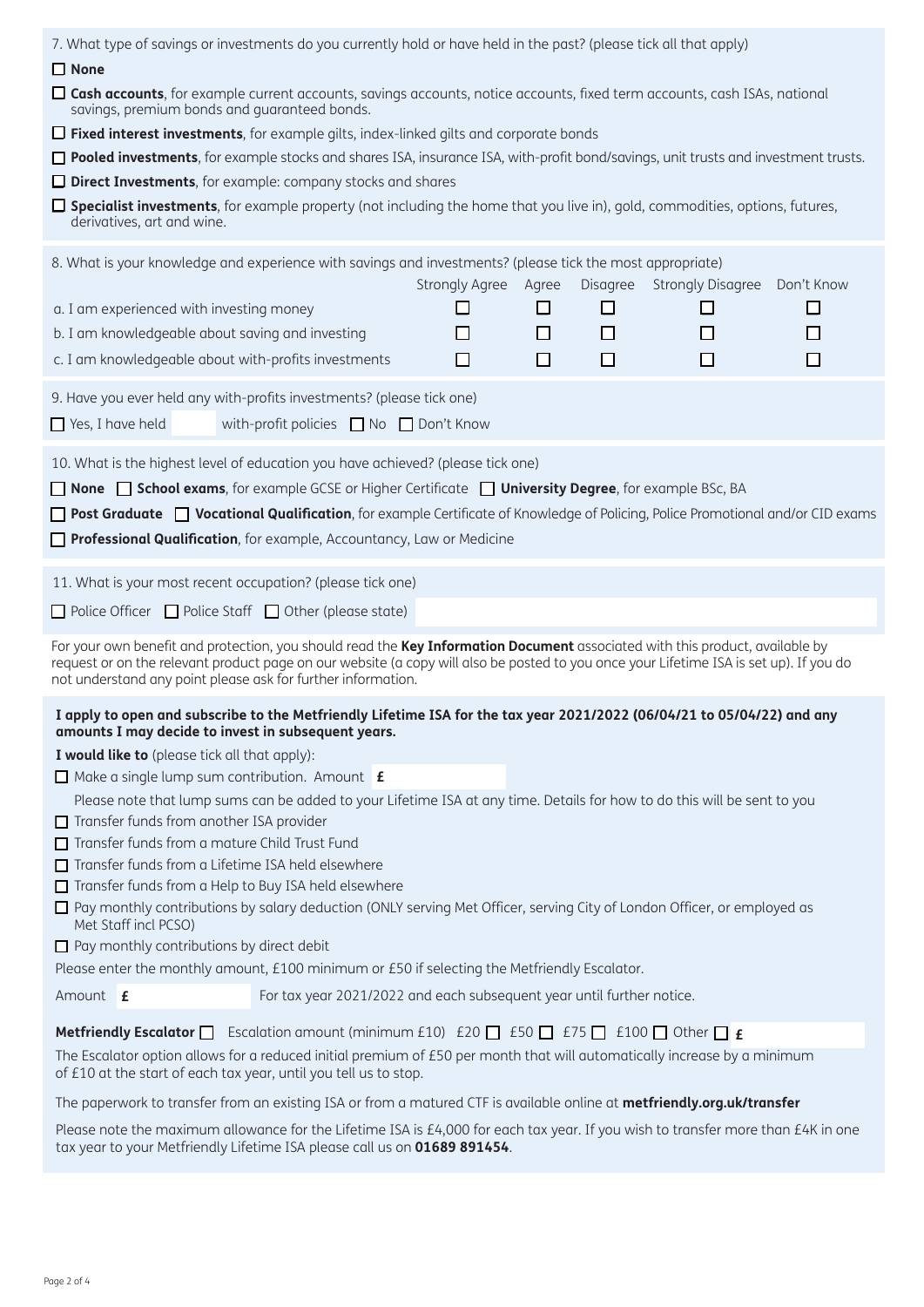### **Metfriendly Escalator**

Each year the Metfriendly Escalator will automatically increase your monthly contributions, until you tell us to stop. This increase will take place each April starting in the following calendar year. For example, if you start your plan at £100 per month from September, and set the escalator to £10, your monthly contributions will automatically increase to £110 per month the next April, and increase by the same amount each year afterwards. You can vary, add a lump sum, stop or restart your monthly contributions at any time.

## **Confirming Your Identity**

In order to process your application Metfriendly will refer to Credit Reference Agencies to confirm your identify. This search will leave a 'footprint' on your credit file, which is required to record that the check has taken place. This footprint is not the same as a credit check footprint and has no negative impact on your file. Please read the following:

## **ID Declaration**

I understand that you will undertake a search with a Credit Reference Agency for the purposes of verifying my identity. To do so the Credit Reference Agency may check the details I supply against any particulars on any database (public or otherwise) to which they have access. They may also use my details in the future to assist other companies for verification purposes. A record of the search will be retained. Your information may be disclosed to a credit reference agency, which may keep a record of that information; and (b) the credit reference agency may disclose that information, and the fact that a search was made, to its other customers for the purposes of assessing the risk of giving credit and occasionally to prevent fraud, money laundering and to trace debtors.

# **ISA Declaration & Authorisation**

#### **I declare that:**

- **•** All cash payments made, and to be made, belong to me; *and*
- **•** Either:
	- I am 18 years of age or over, and under 40, *or*
	- The account is being opened to receive investments from another Lifetime ISA, a defaulted Lifetime ISA subscription or a returned withdrawal after a failed first time residential purchase, *and*
- **•** I have not subscribed, and will not subscribe, more than the overall subscription limit in total to any combination of permitted ISA types in the same tax year; *and*
- **•** I have not made current year payments, and will not make current year payments, that exceed the Lifetime ISA payment limit; *and*
- **•** I have not subscribed, and will not subscribe, to another Lifetime ISA in the same tax year that I subscribe to this Lifetime ISA; *and*
- **•** I have not made current year payments to or transfers from a Help to Buy ISA, and will not make current year payments to or transfers from a Help to Buy ISA to another Lifetime ISA in the same tax year that I subscribed to this Lifetime ISA; *and*
- **•** This declaration shall have effect for each year in which I make a payment to the account regardless of the fact there may have been a break of more than one year, *and*
- **•** I am resident in the United Kingdom for tax purposes or, if not so resident, either perform duties which, by virtue of Section 28 of the Income Tax (Earnings & Pensions) Act 2003 (Crown employees serving overseas) are treated as being performed in the United Kingdom, or I am married to, or in a civil partnership with, a person who performs such duties. I will inform the Metropolitan Police Friendly Society if I cease to be so resident or to perform such duties or be married to, or in a civil partnership with, a person who performs such duties (not applicable if only a transfer from a matured CTF account).

#### **I authorise Metfriendly**

- **•** To hold my cash subscription, ISA investments, interest, dividends and any other rights or proceeds (including any Lifetime ISA government bonus) in respect of those investments and any other cash; *and*
- **•** To make on my behalf any claims to relief from tax in respect of ISA investments; *and*
- **•** To submit Lifetime ISA bonus claims to HMRC on my behalf; *and*
- **•** To withhold and deduct from a balance in the ISA and to pay to HMRC any charges due on withdrawals, *and*
- **•** To make a record in writing on behalf of the applicant where an application was not made in writing or where all original applications are not retained by Metfriendly, the account manager; *and*
- **•** To deduct from my salary/bank account all such premiums that may be due. (If you wish to pay by Direct Debit, please call or e-mail us.)

#### **Declaration**

- I hereby apply for the Metfriendly Lifetime ISA and accept the terms and conditions as described within the product literature and elsewhere within this application.
- I apply for membership of Metfriendly in accordance with the provisions of its Rules (unless I am already a Member) and I agree to abide by Metfriendly's Rules at all times (a copy of Metfriendly's Rules appears on metfriendly.org.uk and is available in printed form upon request).

| Signed | APPLICANT |
|--------|-----------|
|--------|-----------|